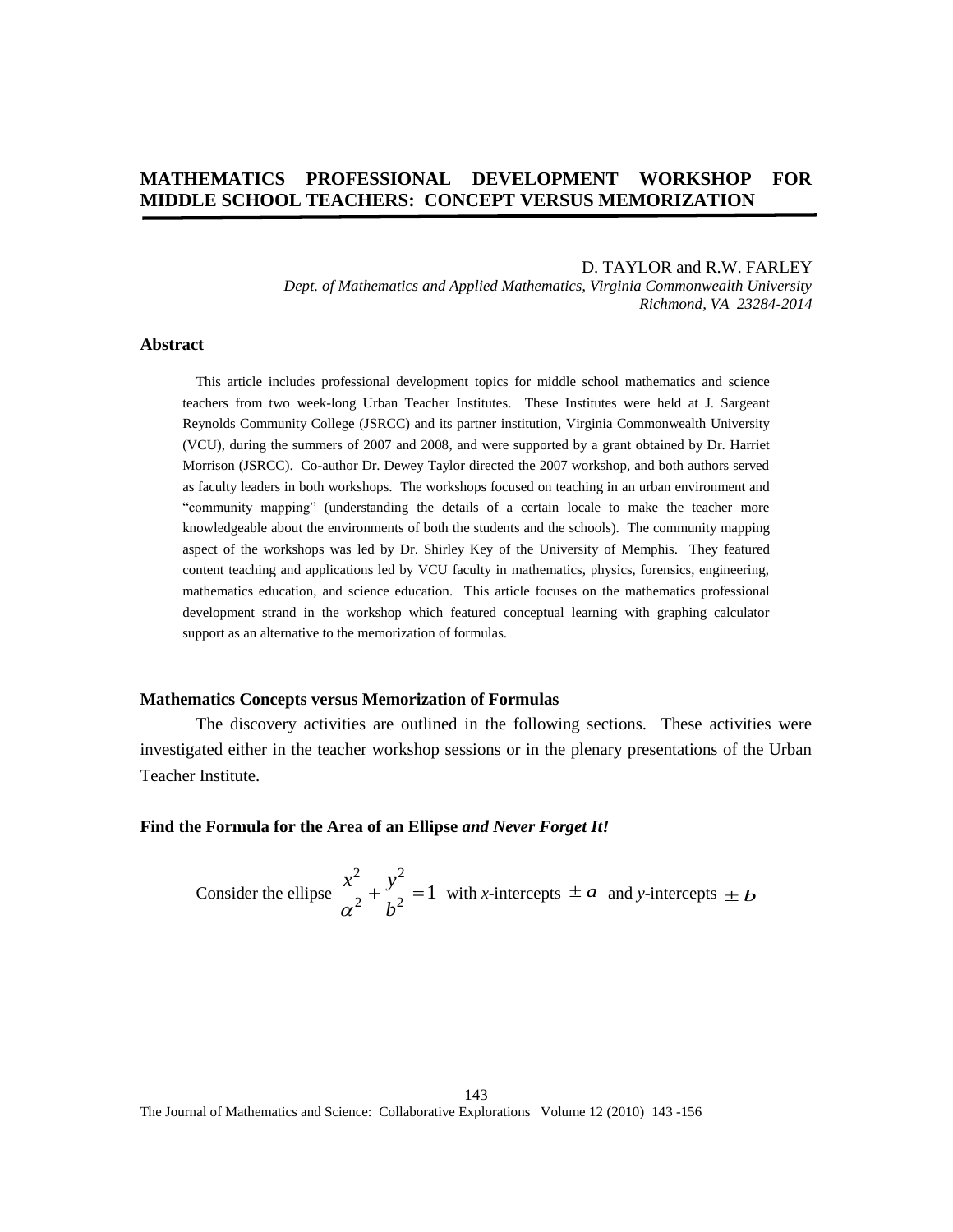

Using the following integral from calculus, we can compute the area,

$$
A = \frac{4b}{a} \int_0^a \sqrt{a^2 - x^2} dx
$$

Let's examine a special case with  $a = 3$ ,  $b = 2$ 

$$
A = \frac{8}{3} \int_0^3 \sqrt{9 - x^2} dx
$$

Since many teachers will either not have studied calculus or have forgotten it, we use the TI-83 calculator to demonstrate and run several programs which calculate the integral which, when multiplied by 4, gives the area. Setting the window to "zoom decimal," we first run the program "Riemann" to show the rectangular area which will approximate the actual areas. For this visual, we use  $n = 10$  subdivisions to distinctly see the rectangles. Now, we run a program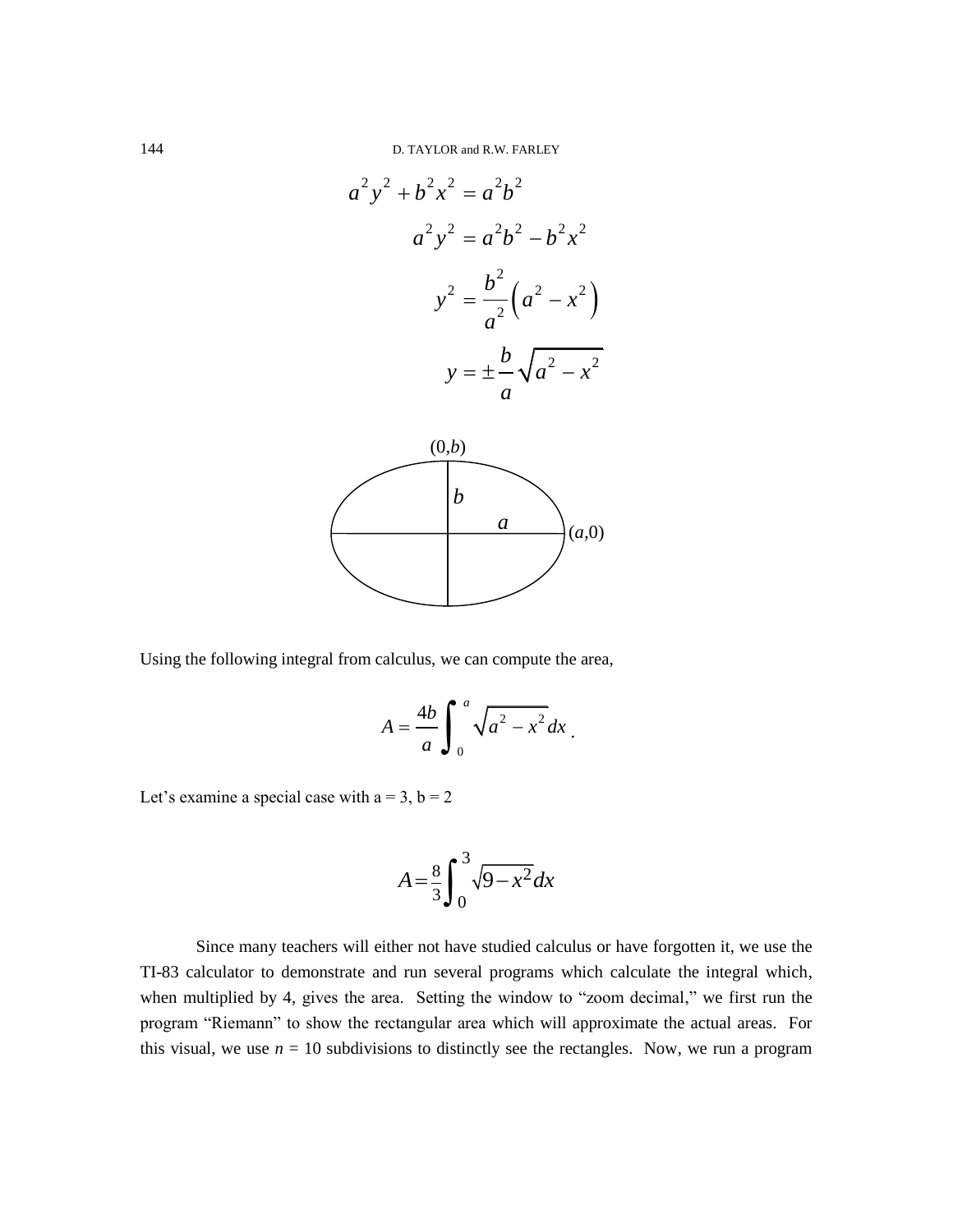"Integral" to get a very close area approximation with  $n = 500$  divisions. This program will run in slightly more than a minute and will produce the area approximation of 18.84946 when the answer is multiplied by 4. We now ask the teachers to guess whether or not  $\pi$  is a factor of the answer for the area. Most will guess "yes." So, we now divide the answer by  $\pi$  and obtain 5.9999722 which we interpret approximately as an area of 6. The teachers now guess that 6 is the product of the length of two semi axes, namely  $6 = 3 \times 2$ . Now, the area in the given case can be guessed to be  $A = \pi \times 3 \times 2$  and in the general case to be  $A = \pi ab$ . We now note that this generalization of the area is  $\pi a^2$  of the circle which results when  $a = b$  is the radius of the circle.

### **Arithmetic Sum Based on Concept of Average**

We motivate this concept by asking: How much money would you make if you **averaged** \$50 per week for four weeks? Most teachers know that the result is  $$50 \times 4$  weeks which equals \$200. We recall that the average per week can represent each actual amount per week which could, for example, have been \$45, \$55, \$51, and \$49, respectively. Next, we pose the following problems and discuss the solutions.

- *Find the average of 2, 4, 9.*
	- $\circ$  The average is  $\frac{15}{3} = 5$  which is the sum of the numbers divided by the number

of terms, which defines "average."

- *Use the average to find the sum of the three numbers.* 
	- Since the average 5 can represent each of the 3 terms, the solution is  $5 \times 3 = 15$ .
- *Find the average of 3, 5, 7, 9, 11, 13.* 
	- o The average is 8; namely, the sum of the terms which is 48 divided by the number of terms which is 6. We now observe that the sum is "arithmetic" which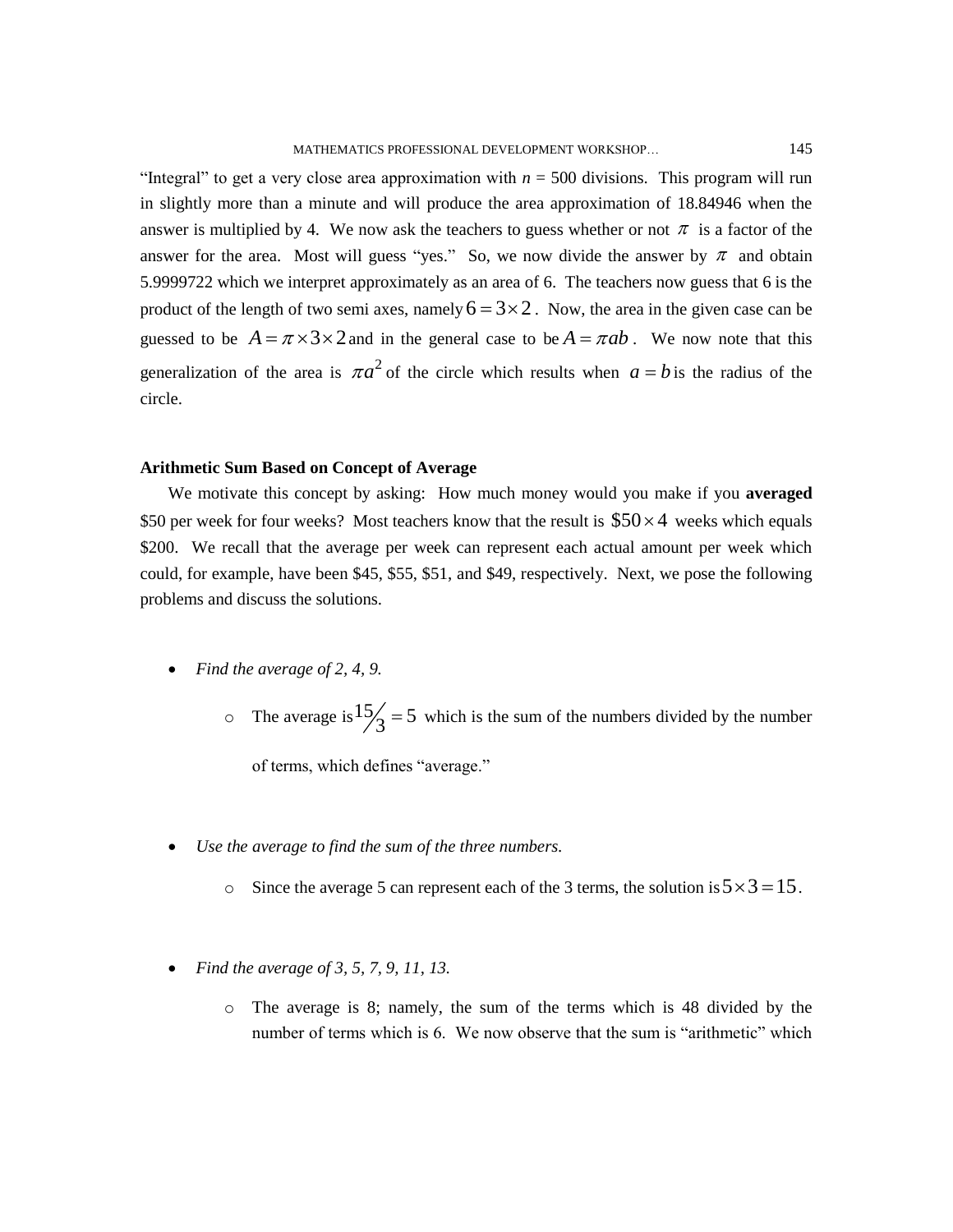## 146 D. TAYLOR and R.W. FARLEY

means that each successive term is obtained by adding a constant difference (in this case 2) to the preceding term. We note that the average can be found in these arithmetic sums by averaging the first and last term, a fact which will be proved below.

- *Use the average to find the sum of the six numbers*.
	- $\circ$  The average is  $(3+13) \div 2$ . Since the number of terms is 6, the sum is  $(3+13) \div 2 \times 6 = 48$ .
- Prove that the sum *S* of  $1+2+3+\ldots+n$  is given by  $S = \frac{n(n+1)}{2}$ 2  $S = \frac{n(n+1)}{n}$  $=\frac{n(n+1)}{2}$ .

|        |                              | $S = 1 + 2 + 3 +  + n$ |  |  |  |
|--------|------------------------------|------------------------|--|--|--|
| PROOF: | $S = n + (n-1) + n-2 +  + 1$ |                        |  |  |  |

By adding the series written forward and backward, we obtain each successive term for  $2S$  is  $n+1$  so that

$$
2S = (n+1) + (n+1) + n+1 + \ldots + n+1
$$
 and  $S = \frac{n(n+1)}{2}$ .

General arithmetic series may have the following form of:

$$
S = S_1 + (S_1 + k) + (S_1 + 2k) + \dots + S_n
$$

$$
S = S_n + (S_n - k) + (S_n - 2k) + \dots + S_1.
$$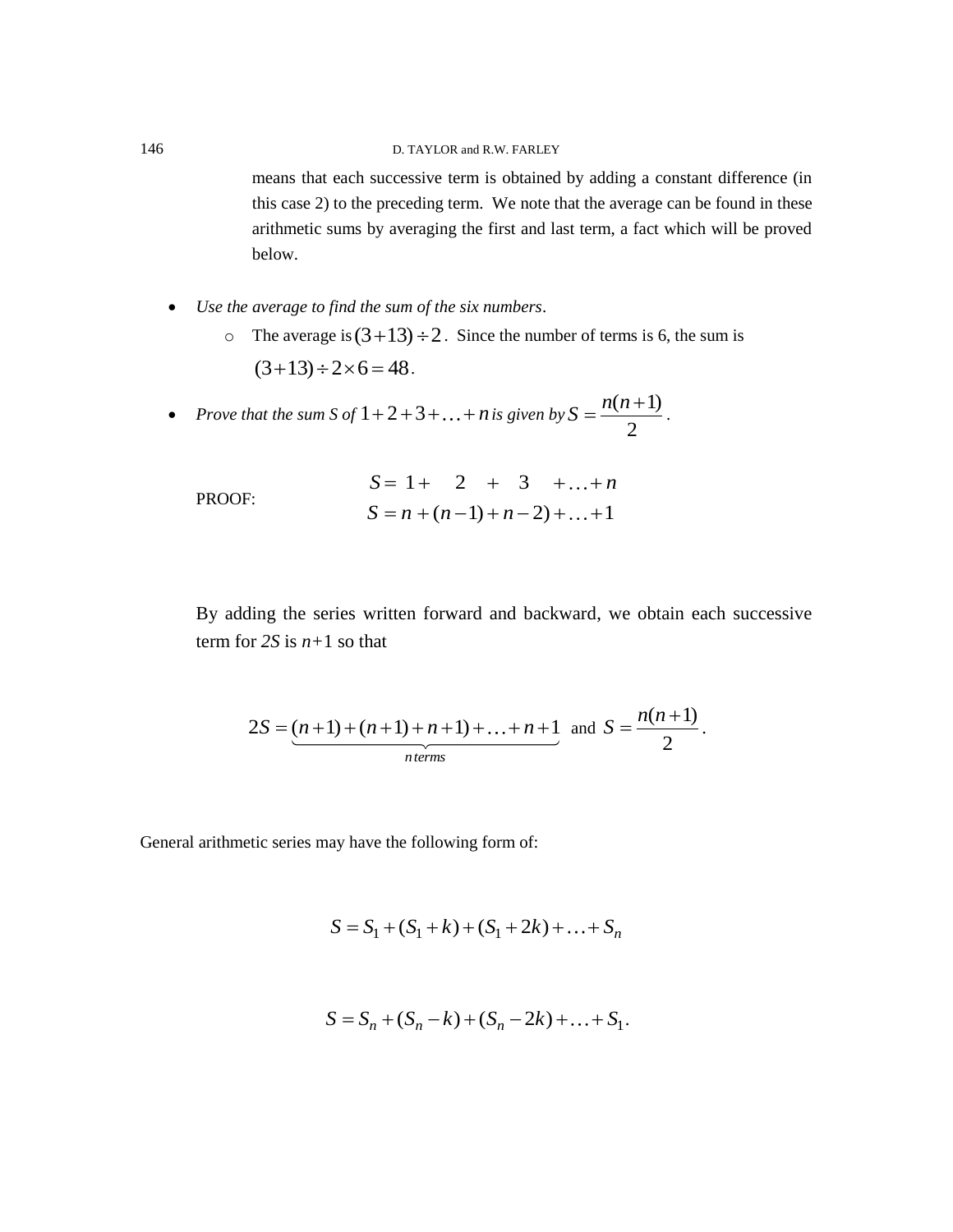Adding, we obtain:

$$
2S = (S_1 + S_n) + (S_1 + S_n) + \dots + (S_1 + S_n) = n(S_1 + S_n).
$$
  
*n terms*

Thus, 
$$
S = \frac{n}{2}(S_1 + S_2)
$$
.

Now,  $S = \frac{n}{2}(S_1 + S_2) = n \frac{(S_1 + S_n)}{2}$  $n_{(S_1 + S_2)} = \frac{S_1 + S_n}{S_2}$  $S = \frac{n}{2}(S_1 + S_2) = n\frac{(S_1 + S_n)}{2}$ . Many texts use the form  $\frac{n}{2}(S_1 + S_2)$  $\frac{n}{2}(S_1 + S_2)$  instead of  $(S_1 + S_n)$ 2  $S_1 + S_n$ *n*  $\ddot{}$  which tends to force memorization of the formula as opposed to conceptualizing the use of average.

Dividing by *n*, we obtain  $\frac{S}{N} = \frac{S_1}{S_2}$  $\overline{2}$  $\frac{S}{s}$   $\frac{S_1 + S_n}{s}$ *n*  $=\frac{S_1+S_n}{2}$ . Since  $\frac{S_1-S_n}{S_1}$  $\frac{\partial}{\partial n}$  is the definition of average, indeed the average of all the terms is the average of the first and last terms.

So,  $S =$  (number of terms)  $\times$  (avg. term) where for arithmetic series:

## AVG. TERM = AVG. OF FIRST AND LAST TERMS.

**NOTE:** The average is also the average of the second and next-to-last term, etc.

AVERAGE = 
$$
\frac{(S_1 + k) + (S_n - k)}{2} = \frac{S_1 + S_n}{2}
$$

However, this rule tends to be less useful since posed questions generally are stated so that the first and last terms are known.

We now pose one final problem: Find the sum of  $S = 5 + 10 + 15 + 20 + ... + 100$ . The average term is  $105 \div 2$  which implies that  $S = (105 \div 2) \times 20 = 1050$ .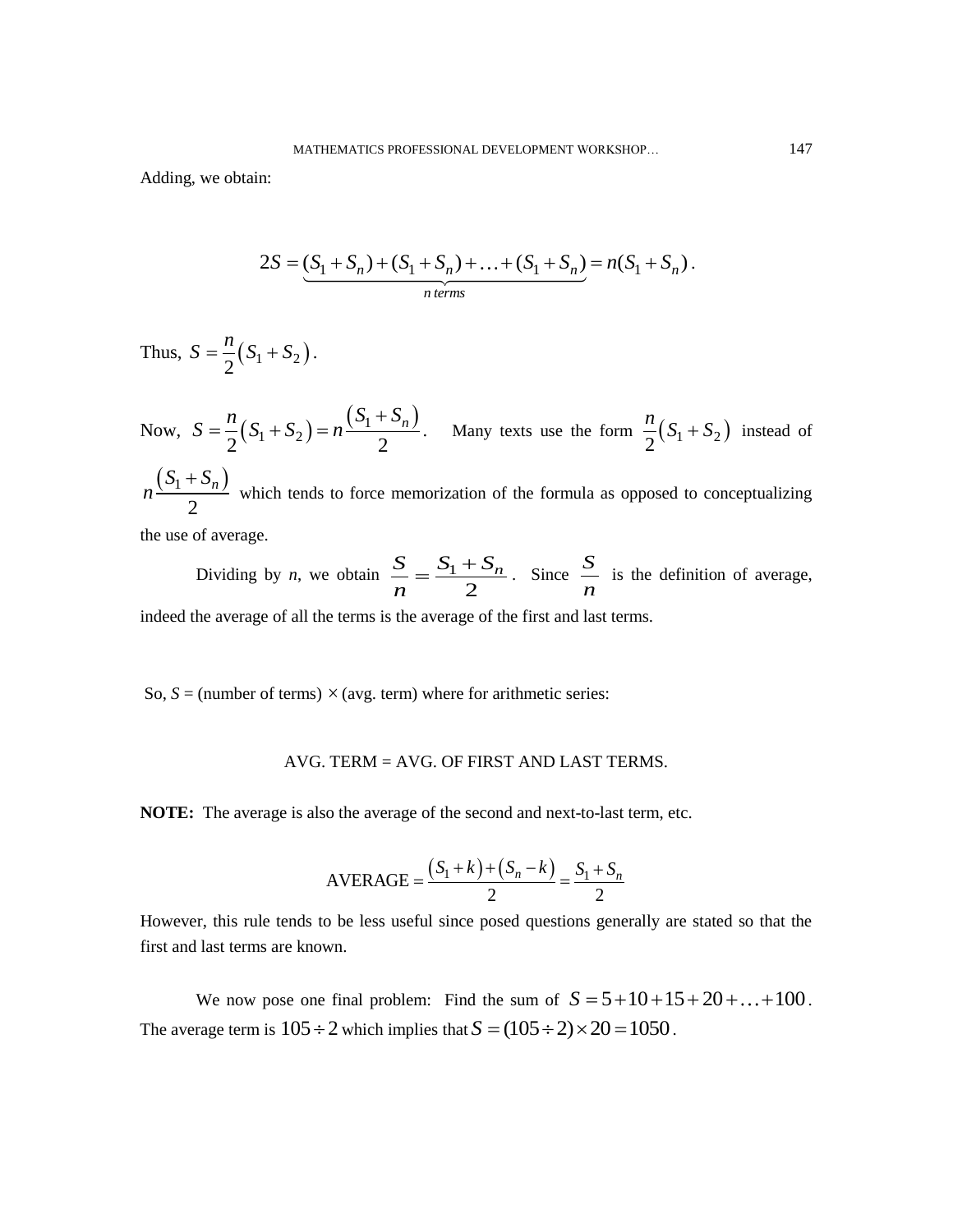### **Concept of the Size of an Acre**

Nearly every parcel of land bought or sold in this country is measured in acres. However, very few people, including college graduates, have a concept of the size of an acre. Rather than "looking up" the definition in terms of square feet or square yards, neither of which provides much enlightenment of the size concept, we propose to relate the size to that of a football field. We first have the teachers guess the relative size of an acre by comparison with standard sizes of a tennis court, a basketball court, a soccer field, or a football field. We settle on a comparison with the size of a football field. Nearly everyone will know that a football field is 100 yards long. Few (a coach or two) will know that the football field is  $53\frac{1}{2}$ 3 yards wide. We use the calculator to calculate the football field area to be  $A_1 = 5330$  square yards. Using the definition that the area  $A_2$  of an area is 4,840 square yards, we calculate the ratio  $\frac{A_2}{A_2}$ 1  $\frac{A_2}{4}$  = 1.10 *A*  $=1.10$  (approximately).

Thus, a football field is approximately one and one tenth acres so that the size of a football field, not counting the end zones, is a reasonable approximation of an acre.

We now note that farmers approximate an area by "stepping off" seventy vards square. This measure of seventy yards square yields 4,900 square yards to approximate an acre. The ratio of 4,900 square yards to 4,840 square yards yields 1.01 acres, notably accurate to .01. Even if you forget the "farmers' measure," the football field measure will provide a good comparison.

### **Rational Numbers: Converting Repeating Decimals to Fractions**

Demonstrating that converting terminating and repeating decimals to their rational number fraction representation will enable middle school mathematics teachers to recognize the equivalence of the definition of rational numbers in either form, namely  $\frac{a}{b}$ *b* where *a* and *b* are integers and  $b \neq 0$ , or a terminating or repeating decimal.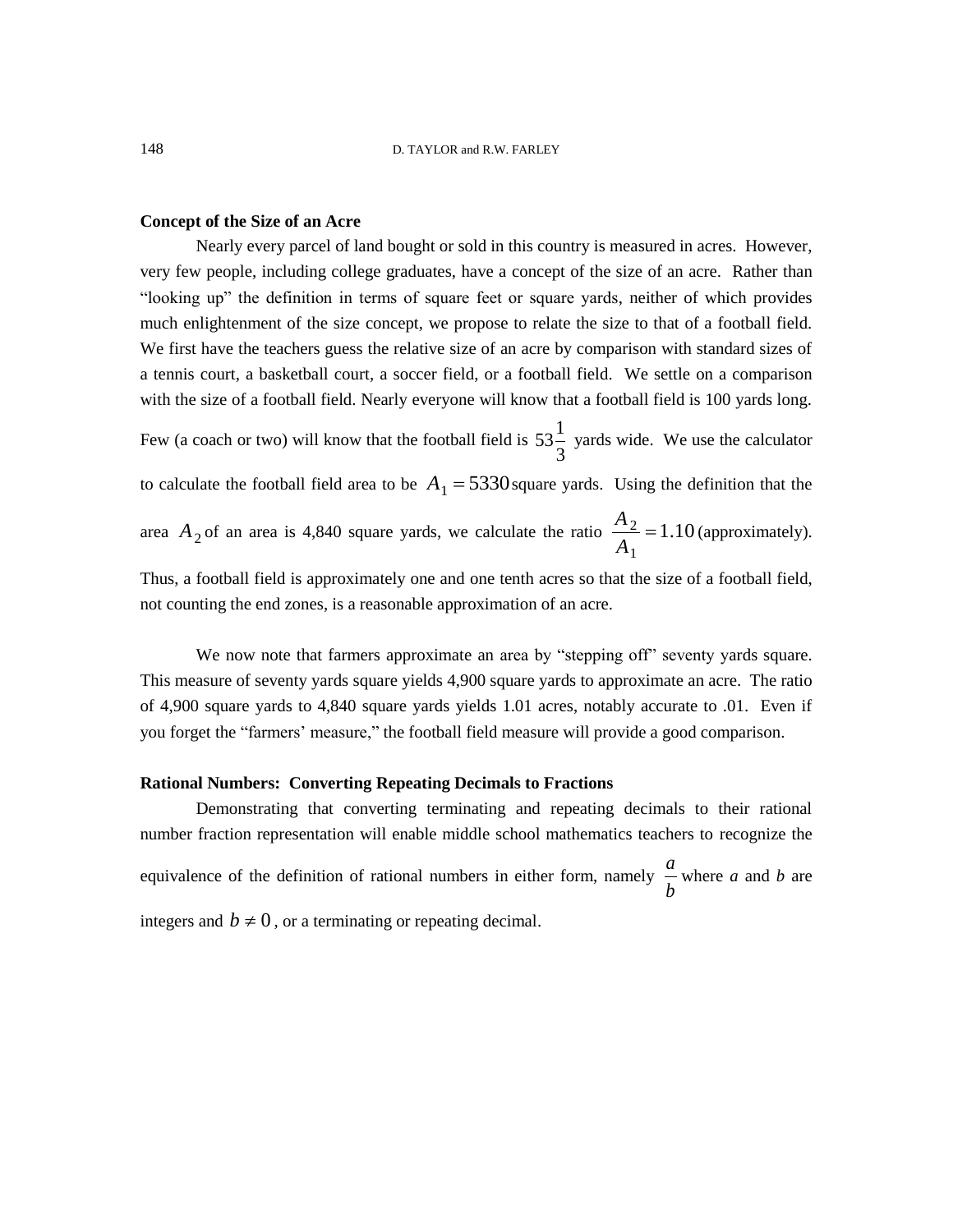1

Of course, a fraction like 
$$
\frac{1}{4}
$$
 can be divided out to yield .25, and conversely, .25 can be written as  $\frac{25}{100}$  and reduced to  $\frac{1}{4}$ . Also, a number like  $\frac{2}{7}$  can be divided out to yield

.295714295714 in a repeating decimal form.

However, converting a repeating decimal to a fraction is more difficult. While a repeating decimal like  $.35\overline{35}$  can be represented as a geometric series  $S = .35 + .0035 + .000035 + ...$ , and summed by the formula  $35/35$ <br> $35/100$  $\frac{100}{100} = \frac{35}{100} = 35$  $\frac{100}{1 - \frac{1}{100}} = \frac{100}{99} = \frac{35}{100}$  $S = \frac{35}{1.1} = \frac{35}{99} = 35/100 = 35/100$  $\overline{a}$ , the student must memorize the formula 1  $S = \frac{a}{a}$ *r*  $=$  $\overline{a}$ where *a* is the first term  $\frac{35}{100}$ 100 and *r* is the common ratio  $\frac{1}{10}$ 100 . We prefer that the student become familiar with the concept of subtracting the "infinite tails" of decimals as a general way of making these conversions as follows: Let  $x = .3535$ , so that  $100x = 35.35$ . Then, subtracting

$$
100x = 35.\overline{35}
$$
  
-  $x = 00.\overline{35}$   

$$
99x = 35
$$

and  $x = \frac{35}{35}$ 99  $x = \frac{33}{28}$ .

The student will quickly learn to adapt this process of creating and subtracting off "infinite tails" of other such repeating decimals in an example like the following:

$$
x = .123
$$

so that  $1000x = 123.\overline{123}$ . Then, subtracting: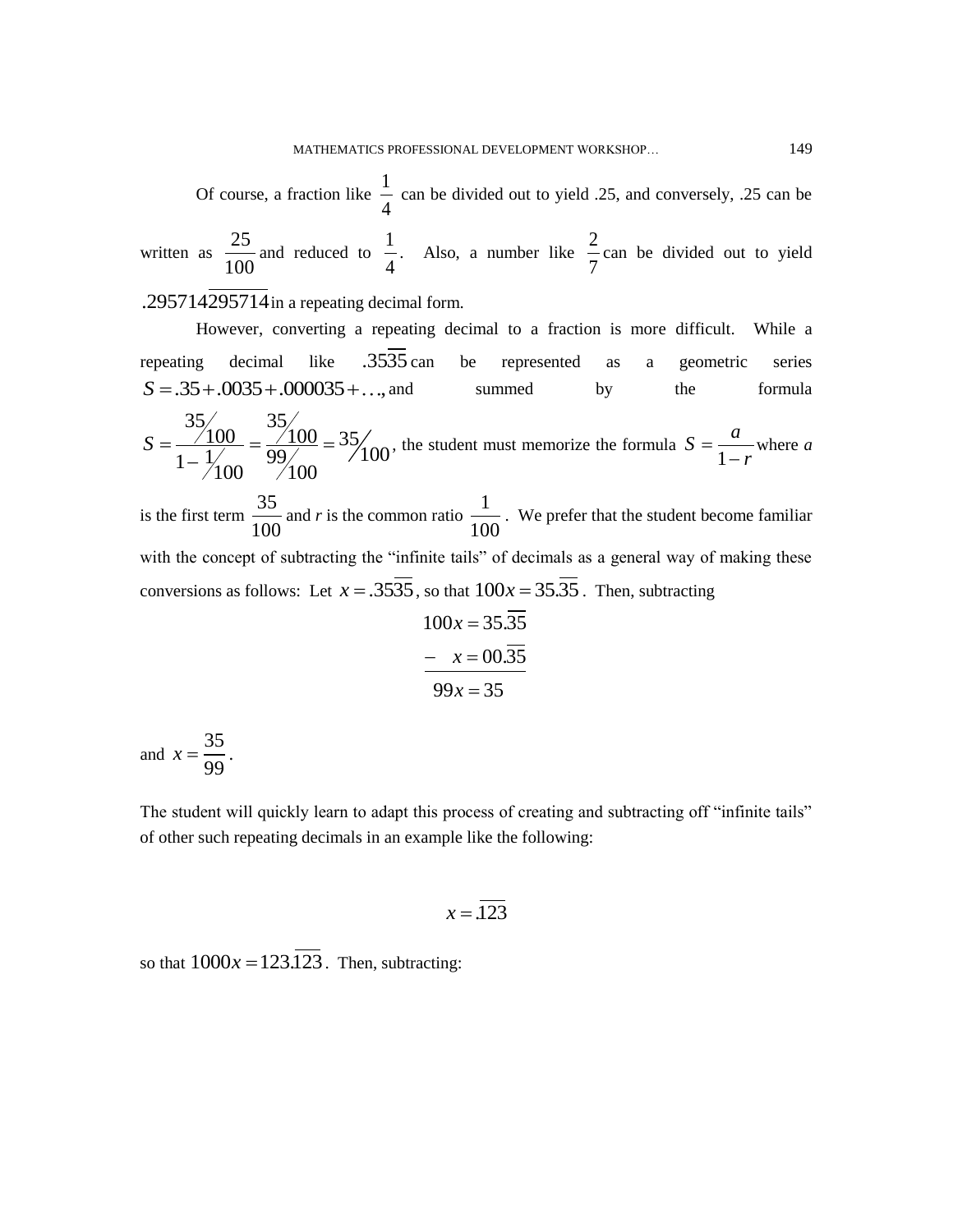150 D. TAYLOR and R.W. FARLEY

$$
1000x = 123.\overline{123}
$$
  
-  $x = 000.\overline{123}$   

$$
999x = 123
$$

which implies that  $x = \frac{123}{300} = \frac{41}{201}$ 999 333  $x = \frac{125}{222} = \frac{41}{222}$ .

One final example should provide ample concept reinforcement: Let  $x = 6.321515$ . Then,  $100x = 632.15\overline{15}$ . Subtracting gives:

$$
10000x = 63215.\overline{15}
$$
  
- 100x = 632.15 $\overline{15}$   
9900x = 62583

Thus,  $x = \frac{62583}{3000}$ 9900  $x = \frac{02505}{0000}$ .

Of course, this technique can be used to derive the aforementioned formula for the sum of a geometric series as follows:

*rs*:  
\n
$$
S = a + ar + ar2 + ar3 + ... + arn + ...
$$
\n
$$
rS = ar + ar2 + ar3 + ... + arn + ...
$$

Thus,

$$
S - rS = (1 - r)S = a
$$
 so that  $s = \frac{a}{1 - r}$ .

Once the concept has been mastered, teachers can work in groups to create their own examples. The TI-83 graphing calculator (or other comparable calculator) can be used to check the answers. Setting the "mode key" to the maximum nine decimal places and using the "math key" to convert fractions to decimals and vice versa can provide an ample check.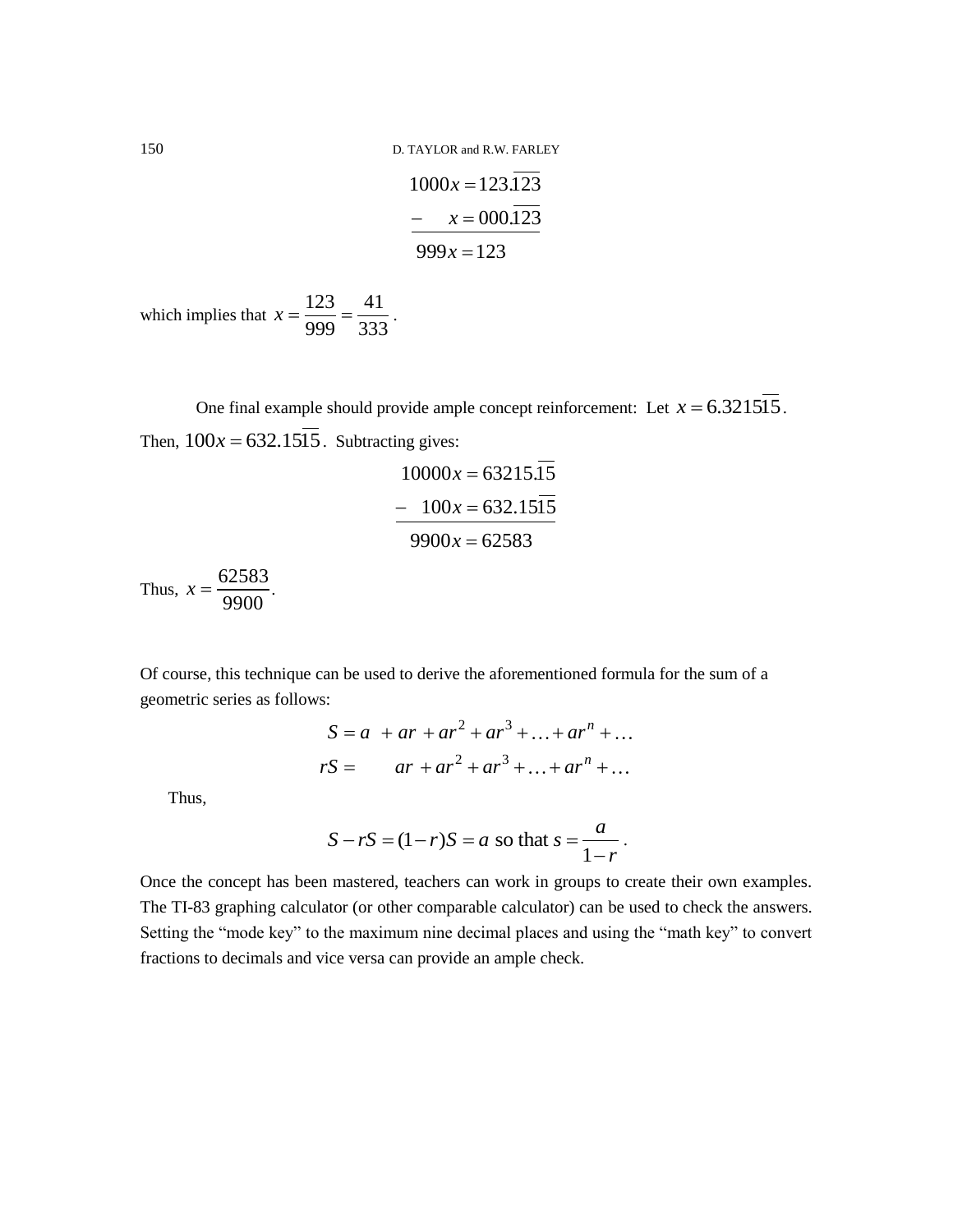## **Solving Systems of Linear Equations**

Systems of two linear equations and two unknowns, that have exactly one solution, are taught in eighth grade mathematics and Algebra I. Systems of two linear equations and two unknowns that have either no solution or infinitely many solutions are not discussed. In this workshop, we wanted to explore all the different cardinalities of solution sets to systems of two linear equations and two unknowns, and then generalize these results to larger systems with more than two unknowns. In addition, methods to solve larger systems of linear equations by hand using techniques from linear algebra, as well as how to solve systems on the graphing calculator, were discussed.

To motivate this topic, we started with an activity where we asked the teachers the following questions: Does every system of two linear equations and two unknowns have a solution? Is it possible to find a system of two linear equations and two unknowns that has exactly two solutions? Most teachers guessed the correct answer to the first question, but not the second. The teachers were asked to come up with different graphs to try to illustrate these questions and make conjectures about how many solutions a system of linear equations can have. Even though the teachers were unable to draw two lines that intersected exactly twice, some of them were still hesitant to say that such a system of linear equations does not exist.

We followed up this activity with a worksheet containing three systems of two linear equations with two unknowns, one with exactly one solution, one with no solution, and one with infinitely many solutions. The teachers were asked to solve all three systems using algebra only. Even though the teachers were able to work down to some "end result," they were not able to interpret their answers correctly. For example, ending up with an equality of  $2 = 2$  or  $0 = 2$  did not make sense.

In an effort to get the teachers to interpret their results on their own, we asked the teachers to graph each system of linear equations. Suddenly, everyone started to make sense of the answers that they had gotten algebraically. They were able to conjecture that every time a system of linear equations has no solution, one will always end up with an equality at the end that is mathematically absurd; i.e.,  $0 = 2$ . Similarly, the teachers were able to notice that if two equations differed by a nonzero scalar only, then they were in fact the same equation, giving the system infinitely many solutions.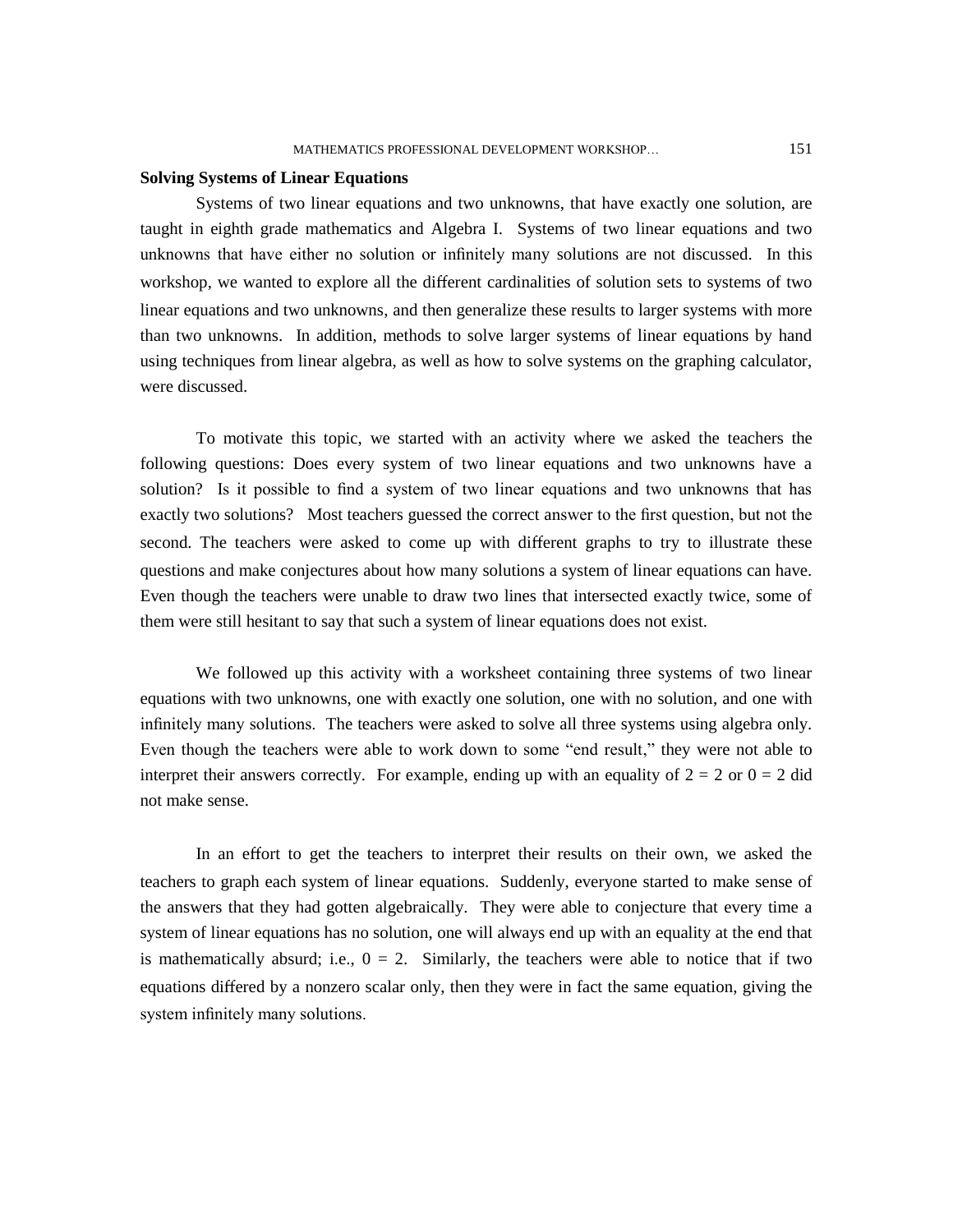## 152 D. TAYLOR and R.W. FARLEY

It is easy to remember that every system of linear equations has either exactly one solution, infinitely many solutions, or no solution by simply thinking about a system of two equations and two unknowns. Every pair of lines must either intersect in a point, be scalar multiples of each other (the same line), or be parallel, thus giving exactly one, infinitely many, or no solutions, respectively.

After the teachers were comfortable with this, we moved to systems of three equations and three unknowns. We discussed the different cardinalities of possible solution sets thinking of the three planes modeled by configurations within the classroom. Referencing the planes containing two adjacent walls as plane A and plane B, respectively, and the plane containing the floor as plane C, we could see that planes A and C intersect in the baseline and planes B and C meet in another baseline, while planes A and C meet in the corner line. Now, we can see that these three lines meet in a point where the corner intersects the floor. So, a unique solution is possible. To illustrate the case where three planes intersect in a line, we swing the corner door ajar and let plane D be the plane containing the door. Then planes A, B, and D intersect in the corner line. We can also indicate a no solution possibility which occurs when two planes such as the ones containing the ceiling and the floor are parallel. Of course, all three equations might represent the same plane within which infinite solutions exist. Hence, we need no additional props other than the visualization within the room configuration to model the possible solutions for three linear equations in three unknowns. The teachers were again able to be convinced that every system of three equations and three unknowns was going to have either exactly one solution, infinitely many solutions, or no solution. The teachers were asked to solve the following system:

Starting with  $z = 3$  and using back substitution, we get  $2y - 21 = -17$  which implies that  $y = 2$ . Finally, substituting both of these values into the first equation yields  $x+2+6=9$ , hence  $x=1$ .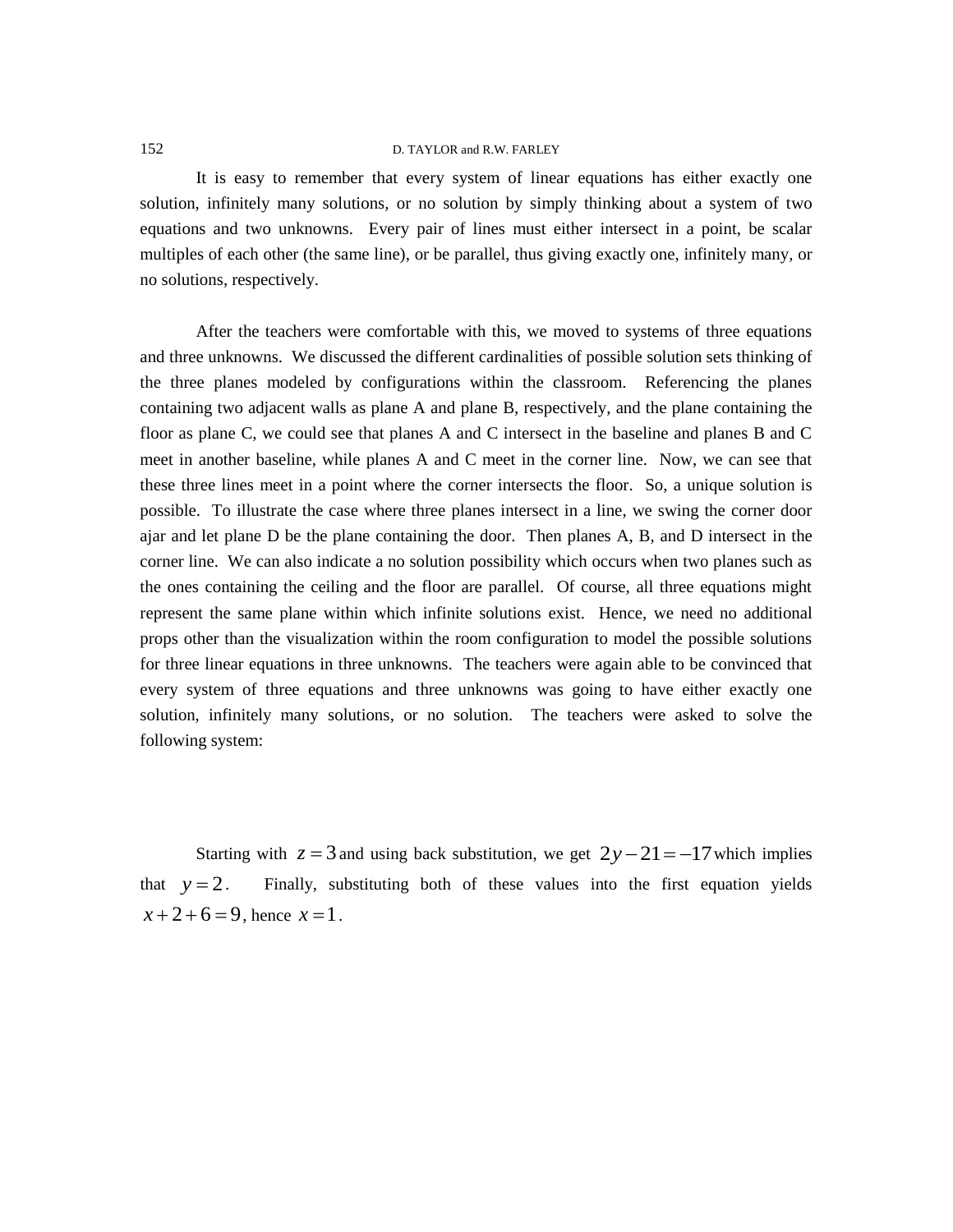When asked to solve the system

$$
x+y+2z=9
$$
  
2y+4y-3z=1  

$$
3x+6y-5z=0
$$

by hand, it was clear that some alternative methods would be necessary.

Since we wanted to be able to solve systems that involved any number of equations and unknowns, we introduced the teachers to matrices, Gaussian elimination, and row echelon (and reduced row echelon) form. After learning these ideas, the teachers were led to an understanding of how to use the three elementary row operations:

- 1) Multiply a row through by a nonzero constant;
- 2) Interchange two rows; and,
- 3) Add a multiple of one row to another row.

The teachers were asked to first solve a system of two equations and two unknowns using these three rules, and then solve the above system of three equations and three unknowns. This was enough to notice that the work involved is tedious and that the use of a graphing calculator would be handy.

We used the TI-83 and TI-84 calculators for this lesson, but any comparable calculator could be used. After learning how to input matrices into the calculator, we used the REF and RREF commands under the MATRIX menu to provide the output matrix in row echelon and reduced row echelon forms, respectively. When using RREF, one can read the solution for the system directly from the screen of the calculator for a system that has a unique solution. Similarly, systems that have no solution are easy to recognize as well. We need only look for a row in the output matrix that has all zeros except for the last entry. For example, to solve the system, we calculate

$$
x+y+2z=9
$$
  
2y+4y-3z=1  

$$
3x+3y+bz=0
$$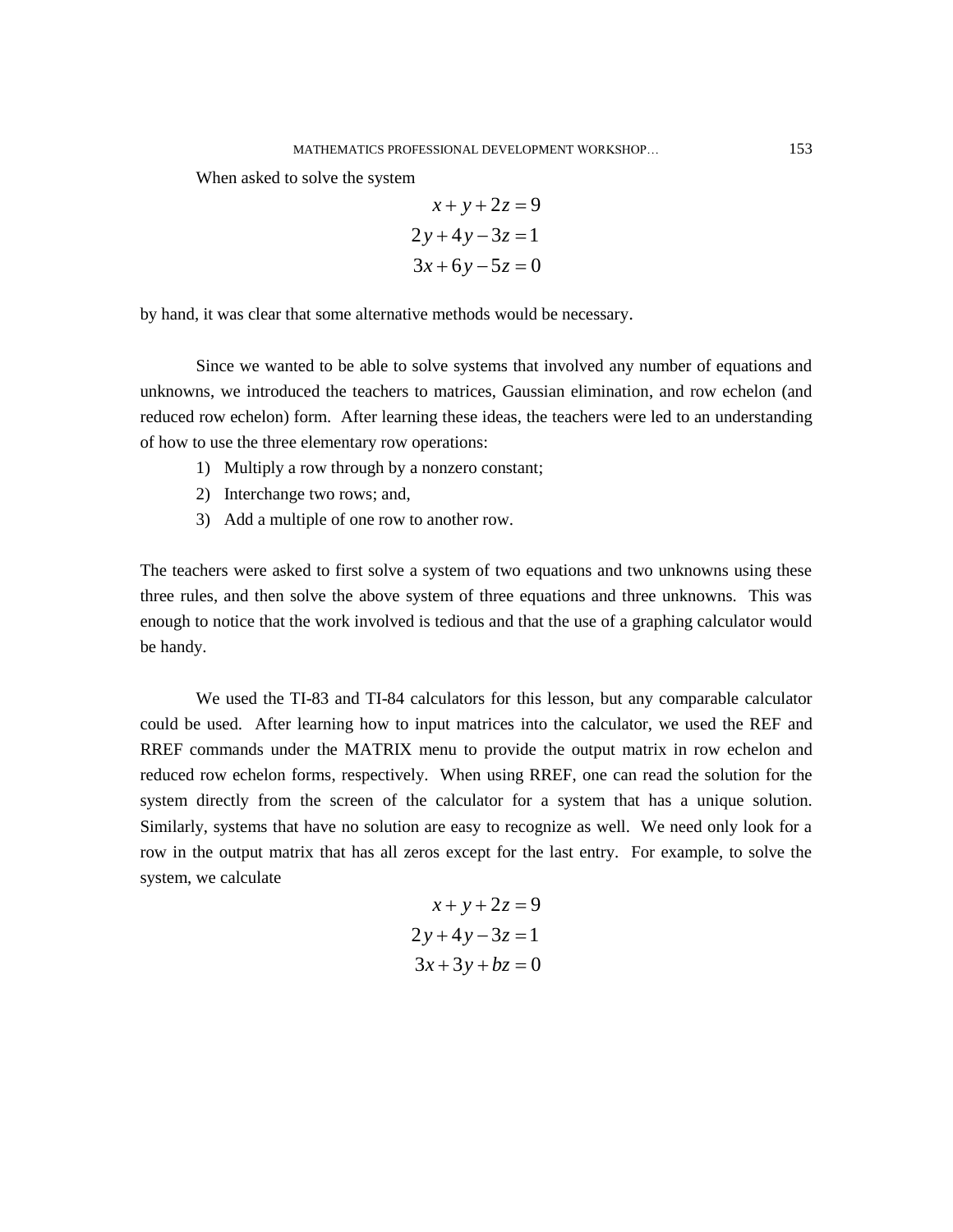| D. TAYLOR and R.W. FARLEY |  |  |                                                                                                                                                                                                                                 |  |  |  |  |  |  |
|---------------------------|--|--|---------------------------------------------------------------------------------------------------------------------------------------------------------------------------------------------------------------------------------|--|--|--|--|--|--|
|                           |  |  |                                                                                                                                                                                                                                 |  |  |  |  |  |  |
|                           |  |  | $\left(\begin{array}{rrrrr} 1 & 1 & 2 & 9 \\ 2 & 4 & -3 & 1 \\ 3 & 3 & 6 & 0 \end{array}\right) \frac{rref}{\qquad \qquad } \left(\begin{array}{rrrrr} 1 & 0 & 5.5 & 0 \\ 0 & 1 & -3.5 & 0 \\ 0 & 0 & 0 & 1 \end{array}\right)$ |  |  |  |  |  |  |
|                           |  |  |                                                                                                                                                                                                                                 |  |  |  |  |  |  |

The last line indicates that  $0 = 1$  which shows that this system has no solution, just the same as what happened in the smaller systems that the teachers are familiar with that have two equations and two unknowns. Finally, in the situation where the system has infinitely many solutions, the output matrix will have fewer nonzero rows (meaning nonzero in the reduced row echelon form of the coefficient matrix) than there are variables in the system, as illustrated in the system shown below:

$$
x+y+2z = 9
$$
  
2y+4y-3z = 1  

$$
\begin{pmatrix} 1 & 0 & 5.5 & 17.5 \\ 0 & 1 & -3.5 & -8.5 \end{pmatrix}
$$

This system can be written now as

$$
x + 5.5z = 17.5
$$
  

$$
y - 3.5z = -8.5.
$$

Let  $z = t$ , where *t* is any real number. Then  $y = -8.5 + 3.5t$  and  $x = 17.5 - 5.5t$ .

The use of the Gaussian elimination has the advantage of allowing one to solve any system of linear equations. Indeed, using the "inverse matrix method" for findings, as is taught for use on the Virginia *SOL*, is limited to systems that have a unique solution.

As an application that could be used for a post-*SOL* activity, we studied traffic flow through an intersection. Given an intersection, we can set up a system of linear equations following the idea that the flow of cars into the intersection has to equal the flow of cars out of the intersection. The teachers can easily set up the system of linear equations, using the calculator to find the reduced row echelon form. Consider the following network of streets.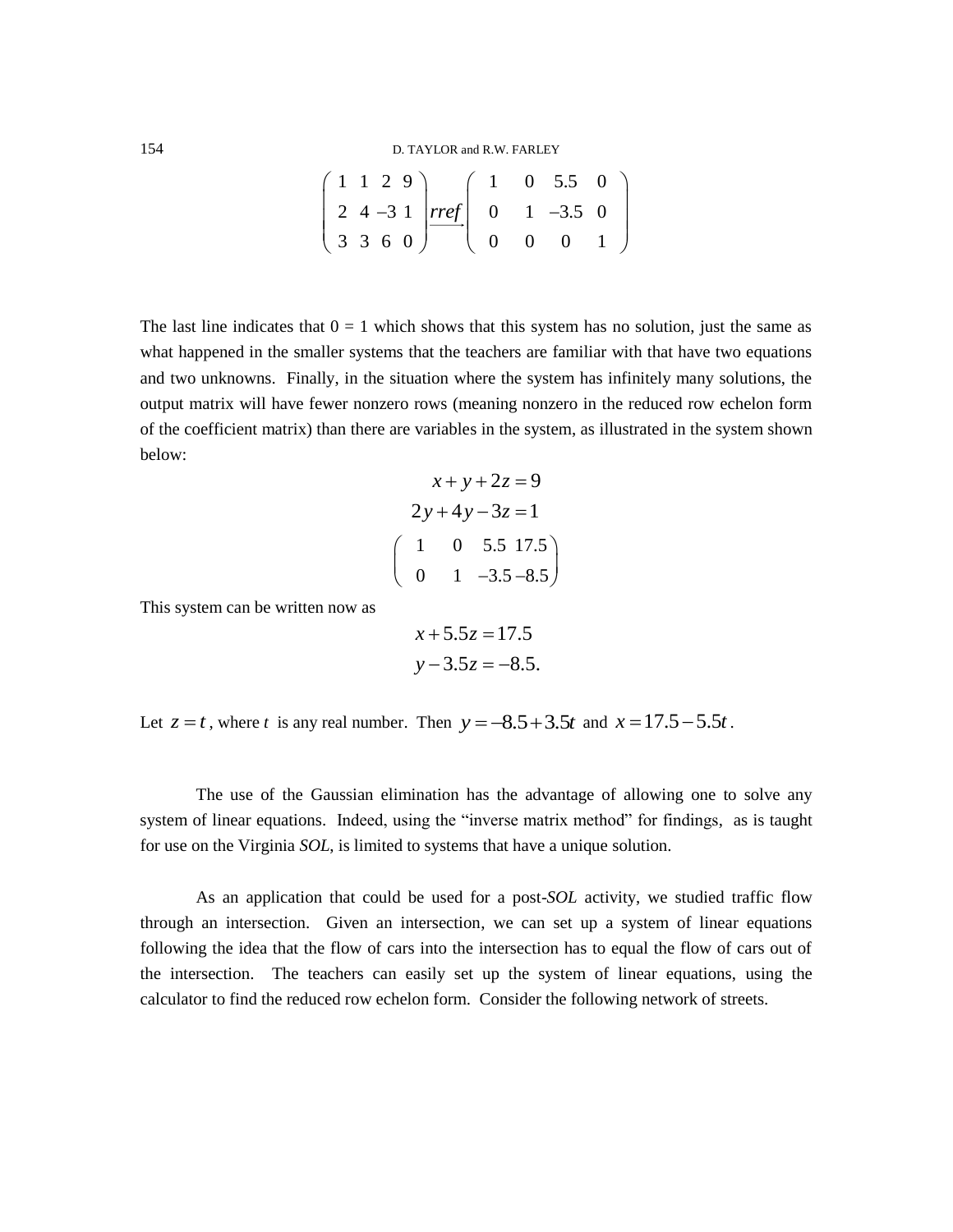

Starting at the upper left and moving counterclockwise, the system of linear equations that corresponds to this diagram is:

$$
\begin{cases}\nx_1 + 100 = x_3 \\
x_3 = x_4 + 200 \\
x_4 = x_2 + 100\n\end{cases} \Rightarrow\n\begin{cases}\nx_1 - x_3 = -100 \\
x_3 - x_4 = 200 \\
-x_2 + x_4 = 100 \\
x_1 - x_2 = 200\n\end{cases}
$$

The calculator quickly produces the reduced row echelon form of the matrix for this system as:

$$
\left(\begin{array}{cccccc}\n1 & 0 & 0 & -1 & 100 \\
0 & 1 & 0 & -1 & -100 \\
0 & 0 & 1 & -1 & 200 \\
0 & 0 & 0 & 0 & 0\n\end{array}\right)
$$